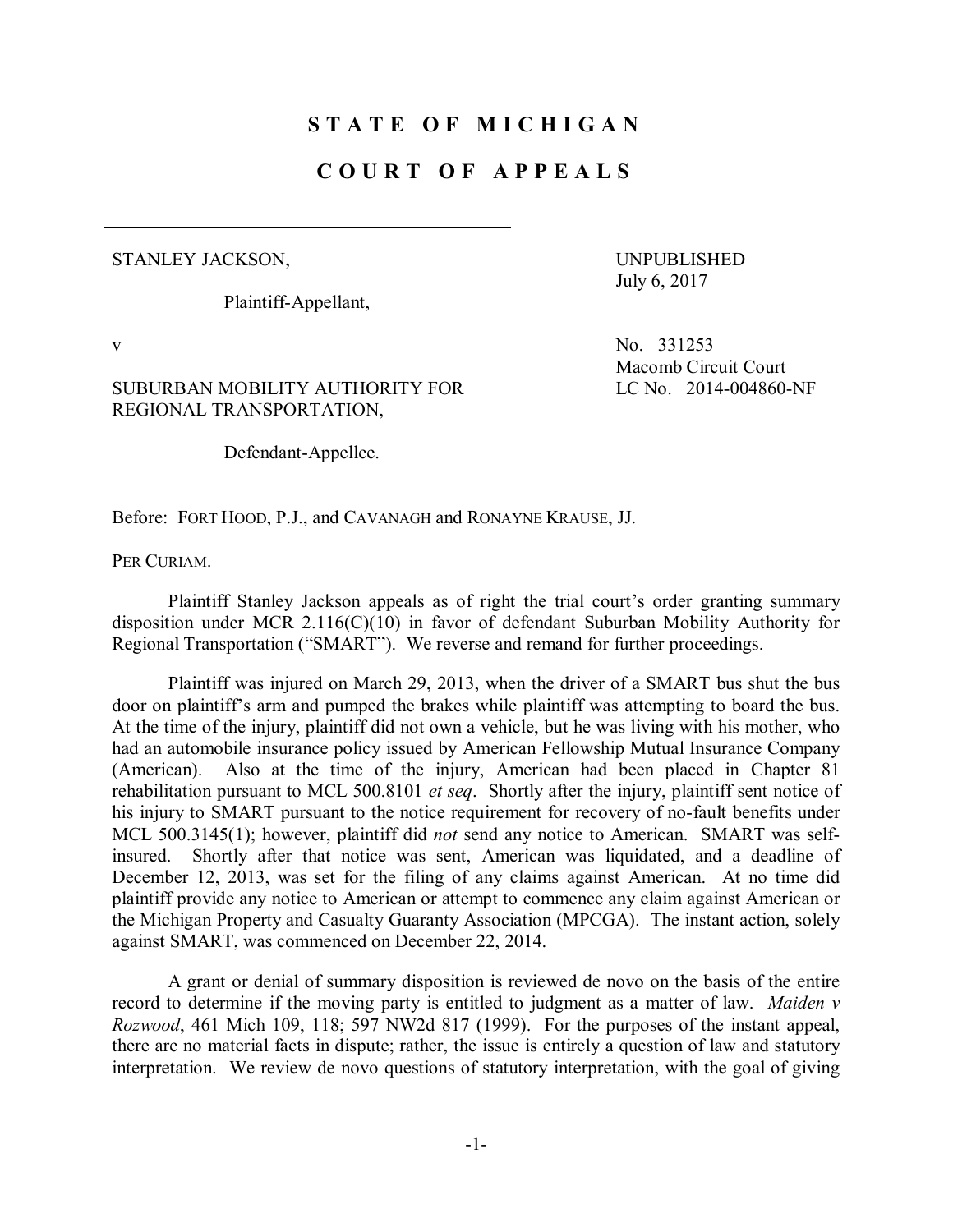effect to the Legislature's intent; unambiguous language must be applied as it is written. *Gladych v New Family Homes*, *Inc*, 468 Mich 594, 597; 664 NW2d 705 (2003).

It is not disputed that in theory American should have been a higher-priority insurer than SMART, which is self-insured. As defendant argues and plaintiff correctly admits, the insurer of a relative with whom a plaintiff resides would be the highest priority insurer for an injured person who was not required to have insurance of his own. MCL 500.3114(1); *Corwin v DaimlerChrysler Ins Co*, 296 Mich App 242, 254-256; 819 NW2d 68 (2012). If no such insurance is available, the next insurers in priority would be "the insurer of the owner or registrant of the vehicle occupied" and then "the insurer of the operator of the vehicle occupied." MCL 500.3114(4). As a consequence, there is no dispute that under the ordinary course of affairs, American should have been the highest-priority insurer. At issue is what effect, if any, American's insolvency and liquidation had on the priority of insurers.

Pursuant to MCL 500.3145(1), a claim for no-fault insurance benefits must be filed within one year of the injury unless, in relevant part, the insurer had been properly notified of the injury within that one year. See *Perkovic v Zurich American Insurance Co*, Mich  $\qquad$ , 893 NW2d 322 (2017) (Docket No. 152484), slip op at 4-5. Plaintiff's accident occurred on March 29, 2013. American was liquidated and the deadline for filing claims against it expired long before the statutory limitations period for giving notice or filing a claim did. There is no dispute that plaintiff never notified American or attempted to file a claim against it. However, by the time American *ceased to exist*, there remained approximately three and a half months under MCL 500.3145(1) to file notice or a claim. The trial court's conclusion that plaintiff was "untimely" is simply wrong under the *correctly applicable* statutory framework; i.e., the no-fault act. The situation might be different if no-fault limitations period expired first, but on these facts, by the time plaintiff was required to file notice or a claim, his mother no longer had an insurer to pursue.

Additionally, the MPCGA is not a "substitute" insurer at the highest priority. Rather, the MPCGA is strictly an insurer of last resort and only liable if no other solvent insurer exists at any level of priority. *Auto Club Ins Ass*'*n v Meridian Mutual Ins Co*, 207 Mich App 37, 40-42; 523 NW2d 821 (1994). Irrespective of SMART's contentions about exactly where in the priority stack it lies and whether plaintiff properly commenced the action against it, SMART indisputably is a solvent insurer at *some* level of priority. If plaintiff's mother's policy did not cover plaintiff, or did not exist at all, there is no question that SMART would be liable. It is therefore definitionally at a higher priority than the MPCGA. Plaintiff therefore properly did not file his claim against the MPCGA, and the MPCGA cannot be liable in place of SMART.

SMART argues, in effect, that because American existed at the time of the injury for a time thereafter, plaintiff was obligated to file a claim against American, even after American became insolvent, in order to proceed against SMART. This argument elevates procedure over substance. As discussed, it might be accurate had American still existed when the no-fault limitations period expired; however, that limitations period did not obligate plaintiff to provide notice or file a claim until after it was no longer possible to proceed against American in any way. SMART's argument would at this point simply mandate jumping through useless procedural hoops. In any event, a no-fault insurer may not deny benefits on the basis of a potentially existing higher-priority insurer. See, e.g., *Regents of the Univ of Mich v State Farm*